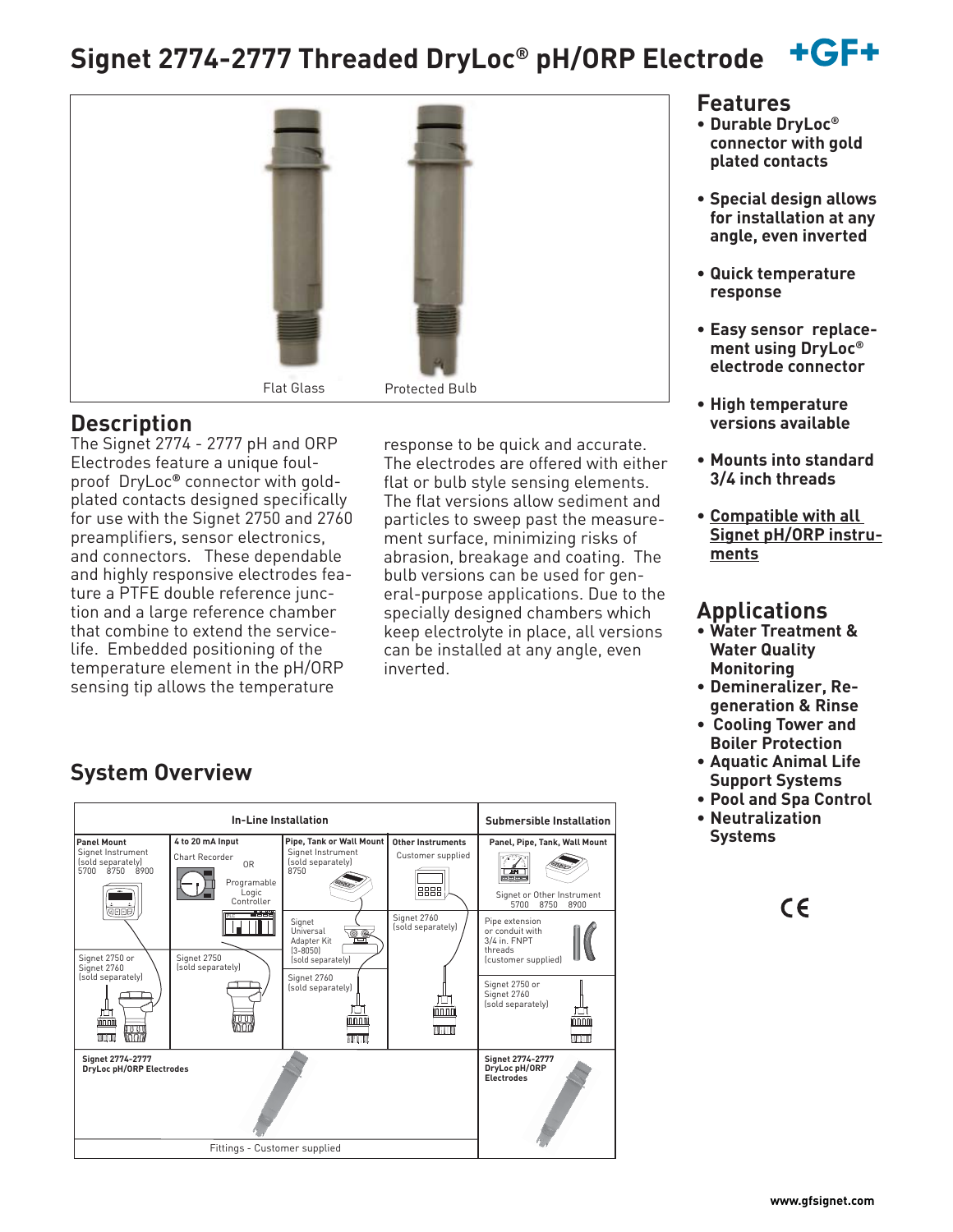



# **Specifications**

### **General**

Compatibility: Signet Models 2750 and 2760 Operating Range:

• 2774/2776: 0 to 14 pH

- 2775/2777: +/-1500 mV (ORP)
- Pipe Size Range: 1 inch and up.

Reference: Electrolyte: KNO<sub>3</sub>/KCI acrylamide gel Element: Ag/AgCl

Primary Functions:

- 2774 and 2775: Flat surface resists fouling
- 2776 and 2777: Bulb surface for general use

#### **Wetted Materials:**

- Body: Ryton™
- Reference junctions: PTFE
- Sensing surface: Glass membrane: (pH) Platinum: (ORP)
- O-rings: FPM

#### **Max. Temperature/Pressure rating:**

Operating Temperature: 0°C to 85°C (32°F to 185°F) Maximum Operating Pressure: 6.9 bar (100 psi) Storage Temperature: > 0°C (32°F) Higher temperature and pressure sensors are available.

#### Mounting:

- In-line/vertical mounting: Use the electrode's 3/4 in. threads to install into pipe fitting. Electrode can be mounted at any angle.
- Submersible mounting: Use threads on Model 2750 or 2760; requires 3/4 in. NPT or ISO7-R/ 3/4 in. male threaded extension.

#### Temperature Sensor:

- $pH: 3KΩ$  or PT1000 RTD
- ORP: none
- Temperature response time:

t 95% < 1 min.

#### **Shipping Weight:** 0.25 kg (0.55 lbs.)

#### **Standards and Approvals**

- CE
- Manufactured under ISO 9001:2000 for Quality and ISO 14001:2004 for Environmental Management

#### **Model 2774-2777 Compatibility Selection Chart for Electronics and Instruments**

|            |            |                         | <b>Compatible Signet Instruments</b> |                                    |                               |                                 |                                                         |                                                                      |
|------------|------------|-------------------------|--------------------------------------|------------------------------------|-------------------------------|---------------------------------|---------------------------------------------------------|----------------------------------------------------------------------|
|            |            | Sensor Temp.<br>Element | 5700                                 | 8750                               | 8900                          | <b>PLC</b>                      | Other Mfg's Instruments with<br>internal preamplifiers* | Other Mfg's Instruments requiring<br>external preamplified signals** |
|            | 2774       | 3 K <sub>0</sub>        | $2760 - 1, -2,$<br>$-11$ , or $-21$  | $2760 - 1, -2$<br>$-11$ , or $-21$ |                               |                                 | 2760-3, -4, -31, or -41                                 | 2760-1, -2, -11, or -21                                              |
|            | $2774 - 1$ | PT 1000                 |                                      |                                    | any 2750 w/<br>digital output | any 2750 w/4 to<br>20 mA output | 2760-3, -4, -31, or -41                                 | 2760-1, -2, -11, or -21                                              |
| Electrodes | 2775       | 10 KO                   | $2760 - 1, -2,$<br>$-11$ , or $-21$  | $2760 - 1, -2$<br>$-11$ , or $-21$ | any 2750 w/<br>digital output | any 2750 w/4 to<br>20 mA output | $2760 - 3. - 4. - 31.$ or $-41$                         | 2760-1, -2, -11, or -21                                              |
|            | 2775-1     | None                    | $\overline{\phantom{a}}$             |                                    | $\overline{\phantom{a}}$      | $\overline{\phantom{a}}$        | $2760-3, -4, -31$ , or $-41$                            | 2760-1, -2, -11, or -21                                              |
|            | 2776       | 3 K <sub>0</sub>        | $2760 - 1, -2,$<br>$-11$ , or $-21$  | $2760 - 1, -2$<br>$-11$ , or $-21$ |                               |                                 | $2760-3, -4, -31$ , or $-41$                            | 2760-1, -2, -11, or -21                                              |
| Compatible | 2776-1     | PT 1000                 |                                      |                                    | any 2750 w/<br>digital output | any 2750 w/4 to<br>20 mA output | $2760-3, -4, -31$ , or $-41$                            | 2760-1, -2, -11, or -21                                              |
|            | 2777       | 10 K <sub>0</sub>       | $2760 - 1, -2,$<br>$-11$ , or $-21$  | $2760 - 1, -2$<br>$-11$ , or $-21$ | any 2750 w/<br>digital output | any 2750 w/4 to<br>20 mA output | $2760-3, -4, -31$ , or $-41$                            | 2760-1, -2, -11, or -21                                              |
|            | $2777 - 1$ | None                    | $\sim$                               | $\sim$                             | $\overline{\phantom{a}}$      | $\overline{\phantom{a}}$        | $2760-3, -4, -31$ , or $-41$                            | 2760-1, -2, -11, or -21                                              |

\*Must have internal preamplifier in instrument

\*\*Must use sensor with compatible temperature element; contact technical service for questions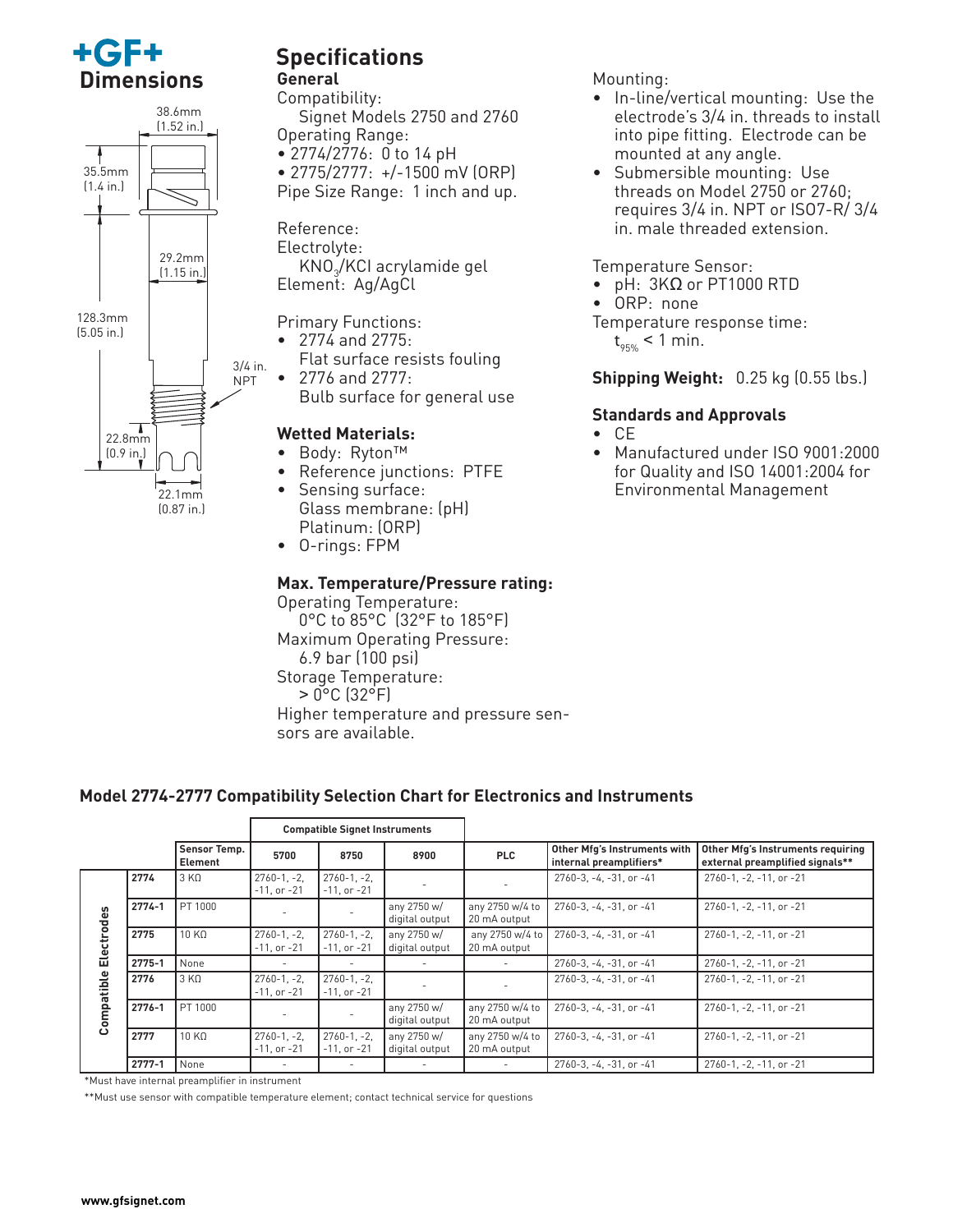#### **Electrode Key Features and Benefits:**

- Ryton™ body for chemical compatibility to most harsh chemicals. Also able to withstand high temperatures.
- Porous PTFE reference junctions are highly chemically resistant; resists fouling and dirt buildup.
- First reference chamber with  $KNO<sub>3</sub>$ protects Ag/AgCl wire for a prolonged sensor life.
- Capillary TC (temperature sensor) embedded in tip of pH/ORP electrode for quicker temperature response than most other electrodes on the market.
- DryLoc® connector with corrosion resistant gold pins for quick and easy





### **Ordering Notes:**

- 1) pH and ORP sensors require connection to model 2750 or 2760.
- 2) To replace electrodes, simply twist from preamplifier to replace with new electrode.
- 3) Conduit and mounting brackets for submersible installation must always be used (customer supplied).
- 4) All of these sensors can be installed upside-down.
- 5) Special order options may have longer delivery time. Consult your local George Fischer sales representative for lead times.

## **2721 Remote Preamplifier**

The 2721 remote preamplifier should be used with special order sensors that are built with cables (Signet Models 277X-HT, 277X-1-HT, or other Signet sensors ordered with cables). It can also be used for applications where another manufacturer's sensor is used with a Signet 5700 or 8750 instrument.



#### **Application Tips:**

- Use the flat glass electrodes when a self-cleaning feature is desired; especially useful in applications with abrasive chemicals.
- Use bulb protected electrodes for general purpose applications
- ORP electrodes are generally used for chemical reaction monitoring, not control.
- Ensure that sensor materials are chemically compatible with the process liquid.